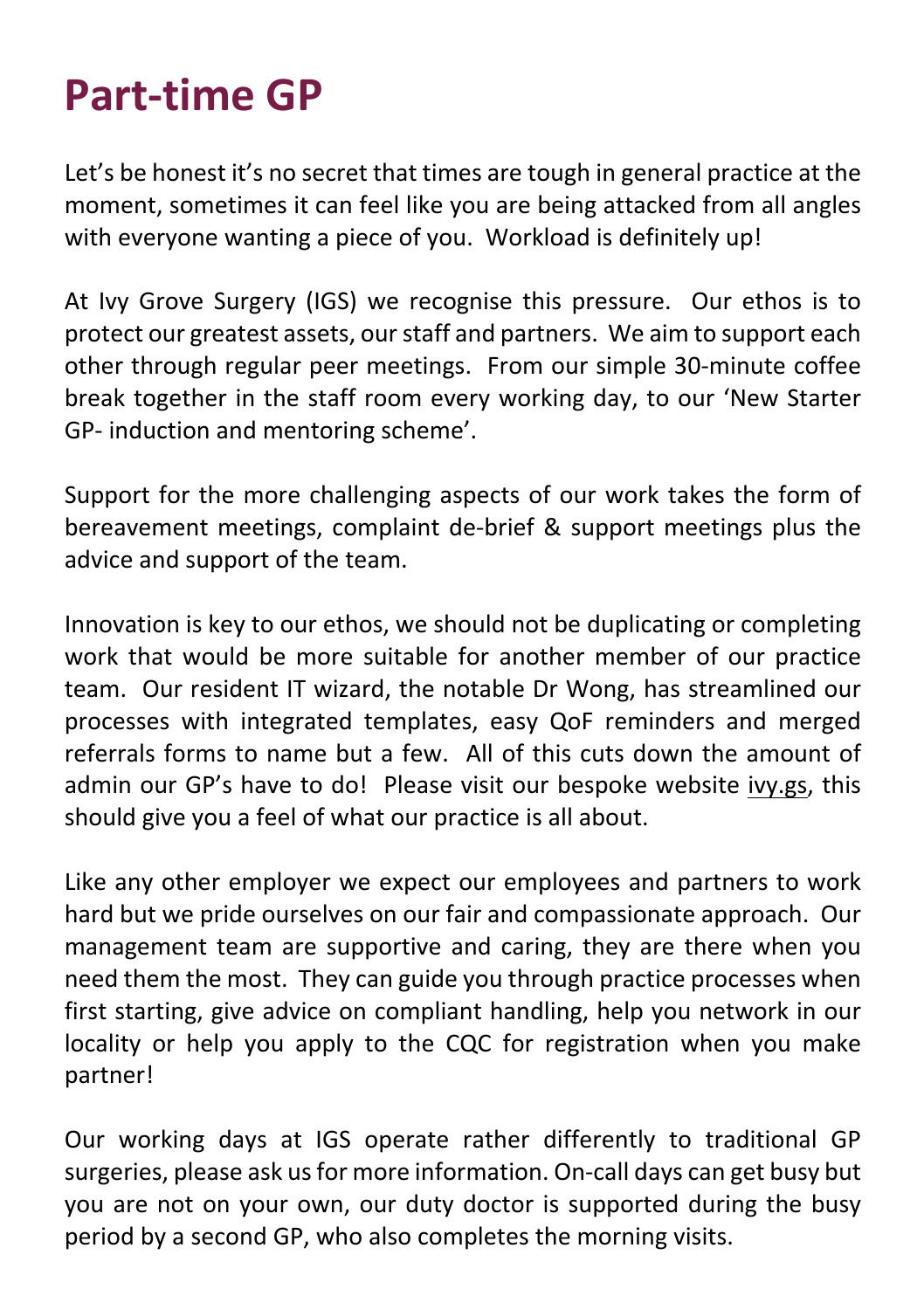The Enhanced Access HUB operates from the building and will start to offer late evening and Saturday appointments again from October. This give the opportunity for any Amber Valley based GP to work in the HUB.

The nuts and bolts of IGS are its staff and partners but the "Factuals" are listed as follows-

Patient list size 10,700 - 7 partners, 2 practice nurses, 1 HCA plus managerial/administrative/reception staff.

6 weeks of annual leave plus 1 week study leave per annum.

IGS is situated in the heart of the UK in the small market town of Ripley, a stones-throw from the Peak District National Park.

Prestigious areas of Duffield and Belper within a 10-minute drive of IGS. Good transport links to the M1/A38 and East Midlands airport and parkway, giving rail access to London in 1.5 hours. Our local cities of Nottingham/Derby/Birmingham and Manchester are all within approximately an hour's drive.

We look forward to meeting you!

We are sad to have a partner relocating down South so we are looking to cover 6 sessions per week.

We are looking for a part time GP, either salaried or with a view to partnership. We would also be interested in meeting applicants who have had previous partnership experience and are looking to relocate.

We welcome each applicant on their merits but advantageous skills would be in the following areas-

Palliative care, GP specialty trainer, foundation year or medical student trainer.